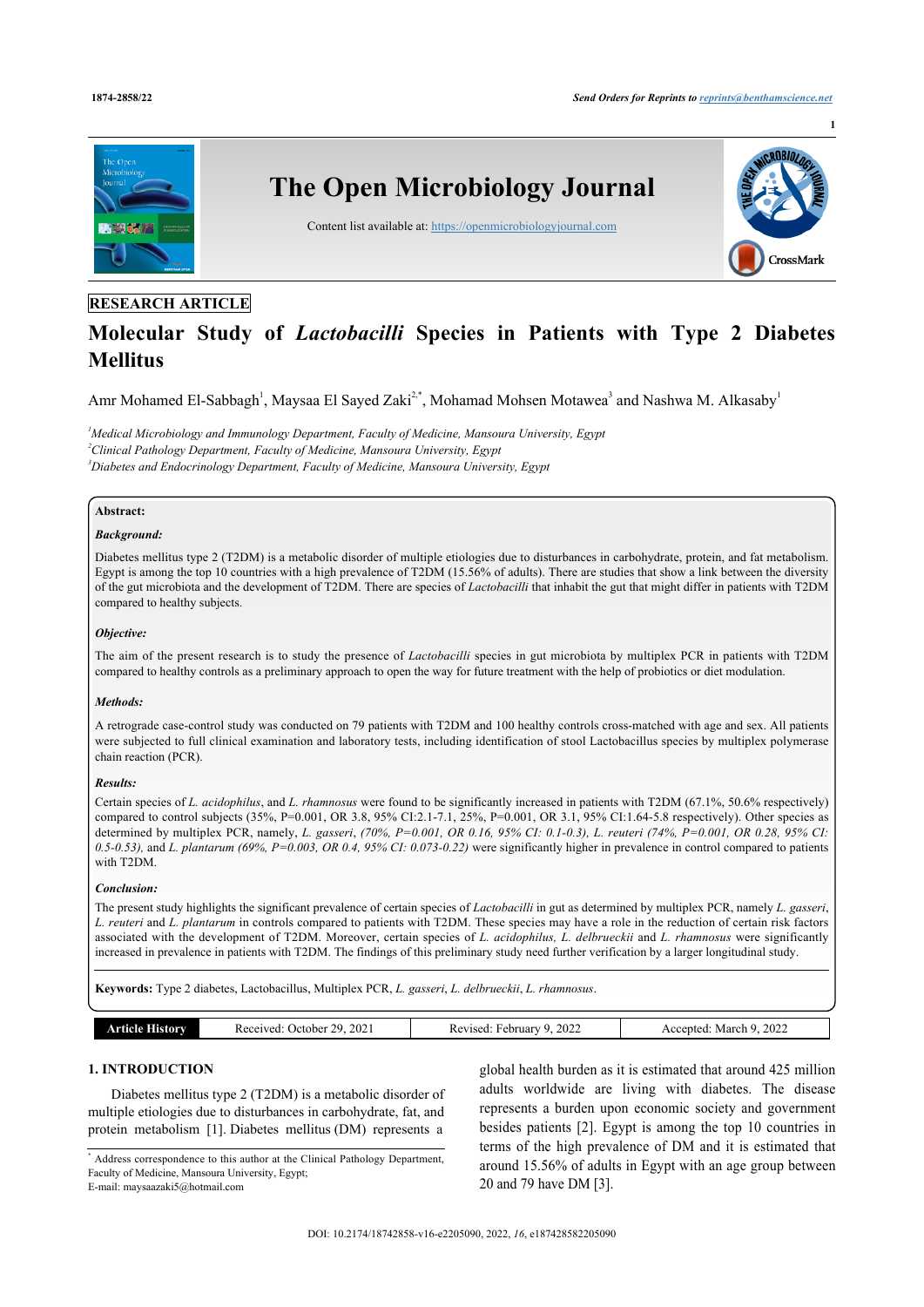#### **2** *The Open Microbiology Journal, 2022, Volume 16 El-Sabbagh et al.*

There are a lot of well-known risk factors that are associated with the development of T2DM, as socioeconomic status, genetic susceptibility, age, sex, and other environmental factors which are considered to be uncontrollable, while controllable risk factors include obesity [\[4\]](#page-4-3), hypertension [\[5\]](#page-4-4), smoking [[6](#page-4-5)], and dyslipidemia [[7](#page-4-6)].

There are studies that show a link between the diversity of the gut microbiota and the development of type 2 diabetes mellitus (T2DM) [\[8\]](#page-4-7). The microbiota in the gastrointestinal tract plays a role in the immune and inflammatory systems in the host [\[9,](#page-4-8) [10](#page-4-9)]. Moreover, there is a link between dysbiosis, which refers to the change in the composition of the microbiota, and the host diseases related to metabolic disorders [[11\]](#page-4-10). These findings led to the use of the gut microbiota as a target for treatment in patients with T2DM [[12\]](#page-4-11).

Among the different microorganisms that inhabit the gastrointestinal tract, *lactobacilli* represent a common probiotic inhabitant along with *Bifidobacteria* [\[13](#page-4-12), [14\]](#page-4-13). There are different species of *Lactobacilli* that inhabit the gut that was studied in patients with T2DM compared to control groups with controversial results.

For example, there were studies that found an increase in *L. acidophilus* [\[15\]](#page-4-14), *L. gasseri*, and *L. salivarius* [[16](#page-4-15)] in patients with T2DM with a decrease in other species such as *L. amylovorus* [[17\]](#page-4-16). These findings suggest a correlation between bacterial diversity and the host metabolism in patients with T2DM.

The laboratory identification of *Lactobacilli* species using culture methods is a tedious and time-consuming method with limited accuracy [[18](#page-4-17), [19\]](#page-4-18). The common method used now for accurate identification of *Lactobacilli* depends upon the use of molecular techniques[[20](#page-4-19)]. The molecular methods depend mainly upon the use of 16S rDNA or 23S rDNA targeted primers by the polymerase chain (PCR) [[21,](#page-5-0) [22](#page-5-1)]. These primers can be used in the multiplex polymerase chain reaction (PCR) with accurate results.

There are limited studies about the *Lactobacilli* species in Egyptian patients compared with control subjects in some disorders such as obesity[[23\]](#page-5-2), and DM [\[24](#page-5-3)].

Therefore, the aim of the present research was to study the presence of *Lactobacilli* species, *L. acidophilus*, *L. casei*group, *L. delbrueckii, L. gasseri, L. reuteri, L. Plantarum,* and *L. rhamnosus* in the gut microbiota by multiplex PCR in patients with T2DM compared to healthy control.

### **2. MATERIALS AND METHODS**

The study is a retrograde case-control study that includes 79 patients with T2DM and 100 healthy controls cross-matched with age and sex. The patients were recruited from Mansoura University Internal Medicine Hospital from December 2020 to June 2021. All patients were adults above 18 years old, diagnosed to have T2DM according to the criteria of the American Diabetes Association [\[25\]](#page-5-4), which included patients with T2DM diagnosed upon any of the following criteria; a fasting plasma glucose level of  $\geq$ 126 mg/dL, a two-hour plasma glucose level of ≥200 mg/dL (random plasma glucose of ≥200 mg/dL in a patient with classic symptoms of hyperglycemia or hyperglycemic crisis), and glycosylated hemoglobin (HbA1c) level of  $\geq$  6.5%. The patients should indicate no previous antibiotics therapy during the last month before recruitment in the study. Each patient was subjected to a full clinical examination. The control subjects were crossmatched according to age and sex with no previous antibiotics therapy during the last month or manifestations related to gastrointestinal tract disorders. The study was approved by the Mansoura Faculty of Medicine ethical committee (R.21.08.1403) and approval was obtained from each participant in the study.

#### **2.1. Laboratory Investigation**

Fasting blood samples after 12 hours of fasting were drawn and divided into two aliquots, one without anticoagulant and one with EDTA anticoagulant. Plain aliquots were used for measurement of fasting blood glucose, creatinine, uric acid, HDL-cholesterol, LDL-Cholesterol, triglycerides, and total cholesterol using a fully automated system. Quantitative turbidimetric determination of HbA1c was performed using a commercial spectrum assay kit, Spectrum Diagnostics (Block 20008 - 19AIndustrial Zone PO. Box 30Obour CityEgypt11811).

#### **2.2. Stool Sample**

Stool samples were collected in clean containers and transported to the laboratory for DNA extraction. The stool samples were kept frozen at -80°C until DNA extraction.

#### **2.3. DNA Extraction from Stool**

Bacterial DNA was extracted from the stool samples using a QIAamp DNA stool mini kit (Qiagen, Hilden, Germany) according to the manufacturer's protocol with prior handling as previously described[[26](#page-5-5)]. At first, one gram of stool was added to 100 ml of ice water for homogenization with a glass rod, and then centrifuged at  $1000 \times g$  for 1 minute to remove the large particles. Then, 300 microliters of the supernatants was transferred to a tube and 200 μL of TE buffer (Tris-HCl [10mM]: EDTA 10 mM], lysozyme [20mg/mL]; pH 8.0) was added. The tubes were vortexed for 1minute and incubated at 37° C for 1 hour. Then the manufacturer protocol was continued with the increase of the lysis temperature to 95°C. The extracted DNA was kept frozen at −20 °C until use.

#### **2.4. Multiplex PCR for** *Lactobacilli* **Species**

The used primers for multiplex PCR for *Lactobacilli* species are listed in Table **[1](#page-2-0)**. The used reaction mixture was taken from Qiagen by adding 50 pmol for each primer and 5 microns of extracted DNA. PCR amplification was performed in a thermal cycler from Thermofisher. The amplification process sequences performed included initial heating at 94 °C for 2 minutes, then thirty-five cycles including denaturation at 94 °C for 20 seconds, followed by annealing at 51 °C for 40 seconds, extension at 68 °C for 30 seconds, and then final extension for 7 minutes at 68 °C. The amplified products were subjected to electrophoresis by using 1.5% agarose gel stained with ethidium bromide [[27\]](#page-5-6).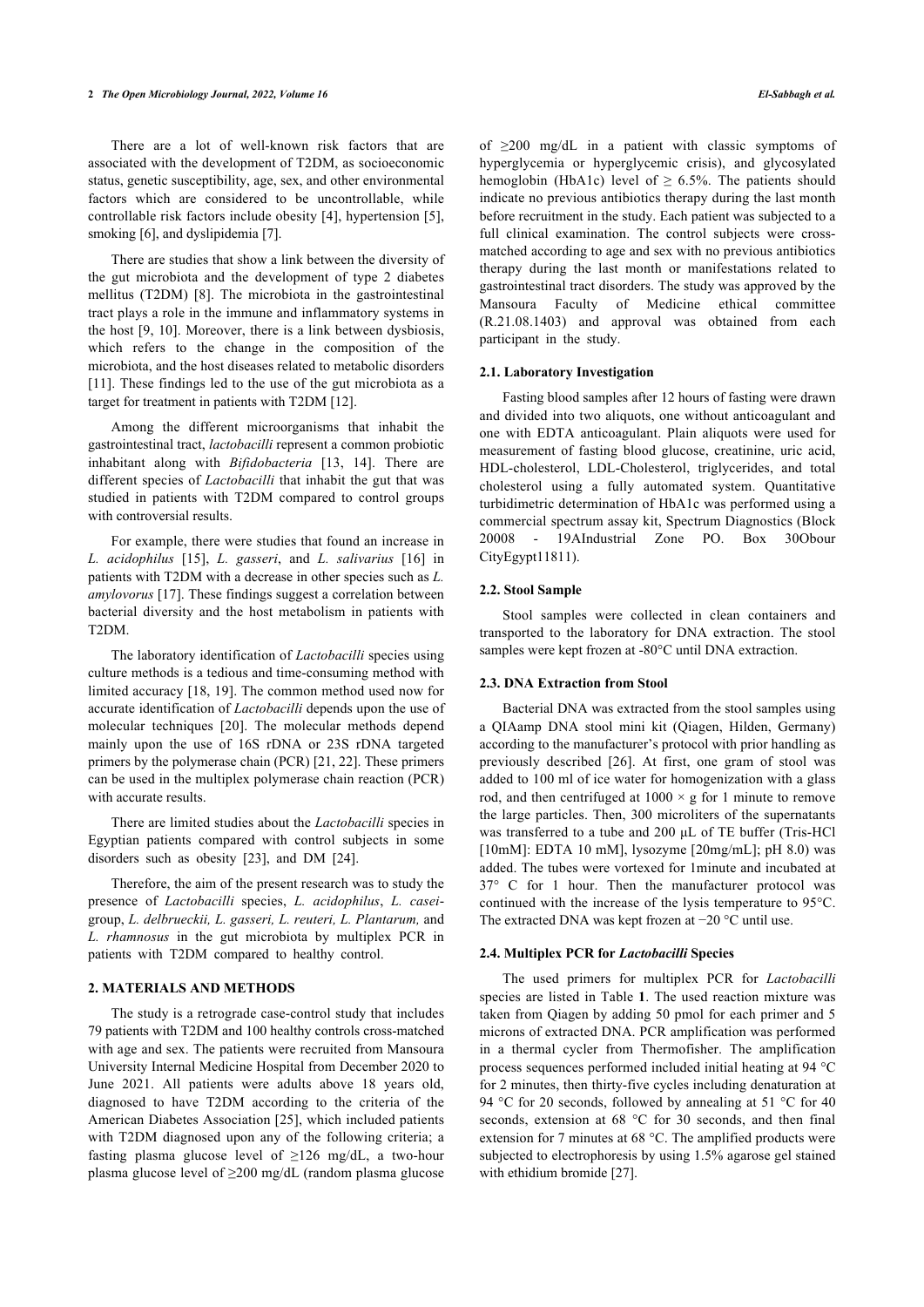| <b>Lactobacillus</b> species | <b>Primers Sequences</b>                                 | <b>Bp</b> |
|------------------------------|----------------------------------------------------------|-----------|
| Lactobacillus                | AGGGTGAAGTCGTAACAAGTAGCC<br><b>CCACCTTCCTCCGGTTTGTCA</b> |           |
| L. casei-group               | <b>TGGTCGGCAGAGTAACTGTTGTCG</b>                          | 727       |
| L. acidophilus               | AACTATCGCTTACGCTACCACTTTGC                               | 606       |
| L. delbrueckii               | CTGTGCTACACCTAGAGATAGGTGG                                | 184       |
| L. gasseri                   | <b>ATTTCAAGTTGAGTCTCTCTCTC</b>                           | 272       |
| L. reuteri                   | ACCTGATTGACGATGGATCACCAGT                                | 1105      |
| L. plantarum                 | CTAGTGGTAACAGTTGATTAAAACTGC                              | 428       |
| L. rhamnosus                 | GCCAACAAGCTATGTGTTCGCTTGC                                | 448       |

### <span id="page-2-0"></span>Table 1. The used primers and the base pair length (bp) of the amplified products of *Lactobacillus* species by multiplex PCR.

### **2.5. Statistical Analysis**

The data of the study were analyzed using SPPS22. The numerical data was expressed as mean and standard deviation (SD) and the qualitative data was expressed as numbers and percentages. The comparison between mean SD was carried out by T test and the comparison between qualitative data was carried out by chi-square. P was considered significant if it was less than .05.

### **3. RESULTS**

The study included 79 diabetic patients and 100 crossmatched age and sex control subjects. The mean age  $\pm$  SD of the diabetic patients was 58.8±16.1 and there were 50 males and 29 females. The associated clinical conditions on admission were chronic liver disorders in 44 patients, diabetic ketoacidosis in 31, and miscellaneous conditions such as cerebral hemorrhage in 4 patients. There was a significant elevation of fasting blood glucose (P=0.001), total cholesterol  $(P=0.003)$ , triglycerides  $(P=0.001)$ , LDL-cholesterol  $(P=0.001)$ and HbA1c (P=0.001) in patients compared to control subjects, (Table **[2](#page-2-1)**).

On the other hand, the most prevalent species in the diabetic patients were *L. acidophilus*, and *L. rhamnosus* (67.1, 50.6% respectively) compared to control subjects (35%, P=0..001, OR 3.8, 95%CI:2.1-7.1, 25%, P=0.001, OR 3.1, 95%CI: 1.64-5.8 respectively), (Table**3**).

According to the study of *Lactobacilli* species by Multiplex PCR, the *L. gasseri*, *L. reuteri* and *L. Plantarum were the most prevalent species in the control subjects* compared to patients with T2DM *L. gasser (70%, P=0.001, OR 0.16, 95%CI 0.1-0.3), L. reuteri (74%, P=0.001, OR 0.28, 95%CI: 0.5-0.53), L. Plantarum (69%, P=0.003, OR 0.4, 95CI%:0.073-0.22).*

<span id="page-2-1"></span>**Table 2. Comparison of demographic and biochemical laboratory findings in patients with T2DM compared to control subjects.**

| <b>Investigated parameter</b>                                    | <b>Patients</b><br>$(n=79)$ | Control<br>$(n=100)$ |       |
|------------------------------------------------------------------|-----------------------------|----------------------|-------|
| Age (mean $\pm$ SD)                                              | $58.8 \pm 16.1$             | $55.8 \pm 7.6$       | 0.1   |
| <b>Sex</b><br>Male (No. - $\%$ )<br>Female (No. $\frac{6}{10}$ ) | 50 63.3%<br>29 36 7%        | 60 60%<br>40 40%     | 0.8   |
| Fasting blood glucose (mean $\pm$ SD)                            | $243.8 \pm 48.7$            | $96.8 \pm 15.8$      | 0.001 |
| Total cholesterol (mean ± SD)                                    | $213.4 \pm 63.2$            | $189.0 \pm 44.1$     | 0.003 |
| HDL-cholesterol (mean± SD)                                       | $43.9 \pm 7.1$              | $45.4 \pm 5.4$       | 0.12  |
| Triglycerides                                                    | $205.7 \pm 54.3$            | $155.9 \pm 33.0$     | 0.001 |
| LDL-cholesterol (mean± SD)                                       | $119.5 \pm 11.7$            | $95.3 \pm 11.0$      | 0.001 |
| $HbA1c$ (mean $\pm$ SD)                                          | $10.9 \pm 1.6$              | $4.3 \pm 1.03$       | 0.001 |

P value <0.05 is considered as statistically significant.

<span id="page-2-2"></span>

|  |  |  |  | Table 3. Comparison of the Lactobacilli species prevalence between patients with T2DM and control subjects. |
|--|--|--|--|-------------------------------------------------------------------------------------------------------------|
|  |  |  |  |                                                                                                             |

| Lactobacilli species | <b>Patients</b><br>$(n=79)$<br>No. $%$ | Control<br>$(n=100)$<br>No. % |       | OR   | 95%CI         |
|----------------------|----------------------------------------|-------------------------------|-------|------|---------------|
| L.casei-group        | 26 32.9%                               | 45 45%                        | 0.07  | 0.6  | $0.32 - 1.11$ |
| L. acidophilus       | 53 67.1%                               | 35 35%                        | 0.001 | 3.8  | $2.1 - 7.1$   |
| L. delbrueckii       | 32 40.5%                               | 43 43%                        | 0.8   | 0.9  | $0.5 - 1.6$   |
| L. gasseri           | 21 26.6%                               | 70 70%                        | 0.001 | 0.16 | $0.1 - 0.3$   |
| L. reuteri           | 35 44.3%                               | 74 74%                        | 0.001 | 0.28 | $0.5 - 0.53$  |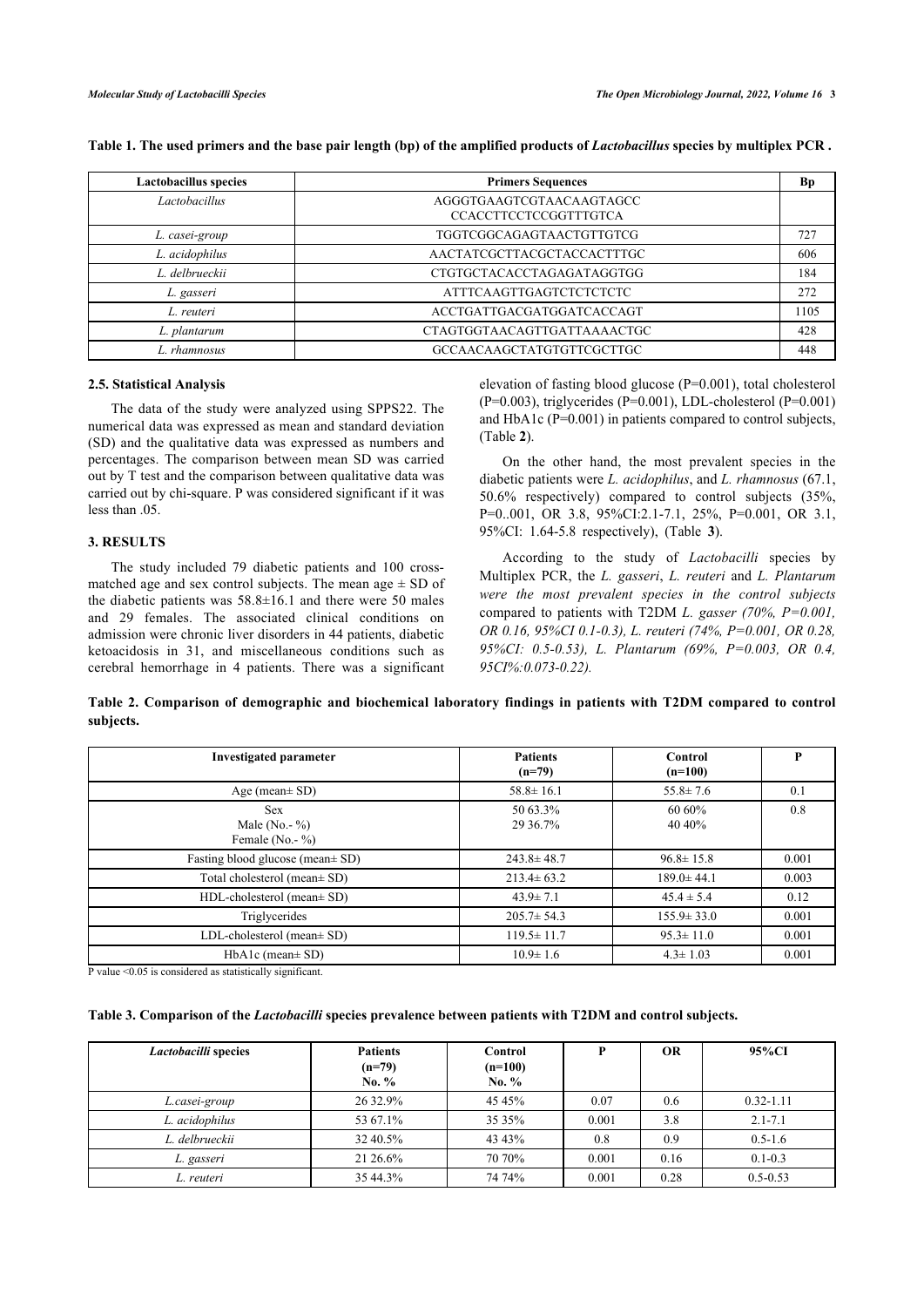### **4** *The Open Microbiology Journal, 2022, Volume 16 El-Sabbagh et al.*

*(Table 3) contd.....*

| <i>Lactobacilli</i> species | <b>Patients</b><br>$(n=79)$<br>No. % | Control<br>$(n=100)$<br>No. % |       | OR       | 95%CI          |
|-----------------------------|--------------------------------------|-------------------------------|-------|----------|----------------|
| L. plantarum                | 37 46.8%                             | 69 69%                        | 0.003 | 0.4      | $0.073 - 0.22$ |
| rhamnosus                   | 40 50.6%                             | 25 25%                        | 0.001 | ◠<br>J.I | $.64 - 5.8$    |

<span id="page-3-0"></span>**Table 4. Comparison of the prevalence of** *Lactobacilli* **species between patients with different underlying clinical conditions.**

| Lactobacilli species | Patients with associated chronic liver<br>disorders<br>$(n=44)$<br>No. $%$ | <b>Patients with T2DM complications</b><br>$(n=31)$<br>No. % | <b>Patients with miscellaneous</b><br>conditions<br>$(n=4)$<br>No. $%$ | P    |
|----------------------|----------------------------------------------------------------------------|--------------------------------------------------------------|------------------------------------------------------------------------|------|
| L.casei-group        | 14 31.8%                                                                   | 10 32.3%                                                     | 2 50%                                                                  | 0.8  |
| L. acidophilus       | 26 59.1%                                                                   | 25 80.6%                                                     | 2 50%                                                                  | 0.11 |
| L. delbrueckii       | 23 52.3%                                                                   | 6 19.4%                                                      | 3 7 5 %                                                                | 0.01 |
| L. gasseri           | 9 20.5%                                                                    | 11 35.5%                                                     | 125%                                                                   | 0.35 |
| L. reuteri           | 20 45.5%                                                                   | 12 38.7%                                                     | 3 7 5 %                                                                | 0.38 |
| L. plantarum         | 20 45.5%                                                                   | 15 48.4%                                                     | 2 50%                                                                  | 0.96 |
| L. rhamnosus         | 20 45.5%                                                                   | 18 58.1%                                                     | 2 50%                                                                  | 0.6  |

The comparison between patients with different underlying clinical conditions revealed a significant increase in *L. delbrueckii* in patients with underlying chronic liver disorders (52.3%) compared to patients with T2DM complications (19.4%), P=0.01, (Table**4**).

### **4. DISCUSSION**

The gut microbiota is a bacterial inhabitant of the gastrointestinal tract from the mouth to the large intestine [[28](#page-5-7)]. A molecular study of *Lactobacillus* species confirms its presence as  $\leq 1\%$  of the total bacterial population in the large intestine. The *Lactobacilli* species are associated with the maintenance of health [[29](#page-5-8)]. The difference in the composition of *Lactobacilli* species is associated with metabolic regulations, and the imbalance of these species with other microbiota may lead to obesity and metabolic disorders [[30\]](#page-5-9).

In the present study, *L. gasseri*, *L. reuteri* and *L. Plantarum* were the most prevalent species in the control subjects being (70%, P=0.001, OR 0.16, 95%CI 0.1-0.3), (74%, P=0.001, OR 0.28, 95%CI: 0.5-0.53) and (69%, P=0.003, OR 0.4, 95CI%:0.073-0.22), respectively, compared to patients with T2DM. There are species of lactobacillus that are isolated frequently from the stool of normal population [[31\]](#page-5-10). These species are *L. casei, L. delbruckeii, L. murinus, L. plantarum, L. rhamnosus*, and *L. ruminus.* Some of these species (*e.g*., *L. rhamnosus* and *L. murinus*) are rarely isolated from environments outside the intestine and are considered gutautochthonous microorganisms. There are species-specific to the host such as *L. reuteri* [[32\]](#page-5-0). *Lactobacilli* function differs according to species. *L. reuteri* that has been proven in experiments to prevent abdominal fat pathology independent of baseline diet. These effects are immune-mediated as shown by the study of purified CD4+ T cells function depending mainly upon active immune tolerance through the induction of Foxp3+ regulatory T cells and IL-10 [[33](#page-5-1)]. That study showed that the therapeutic intake of *L. reuteri* can restore a beneficial balance in the Th17/Treg in the immunity that is manifested even with the intake of the fast-food diet that provokes a proinflammatory

immune state and chronic inflammation. In an experimental study conducted on mice, the administration of this species resulted in the reduction of epididymal fat mass and adipocyte size when mice were fed with a high fat and sucrose diet with no difference in body weight [\[34\]](#page-5-11). *Lactobacillus Plantarum* is known for its ability to reduce body weight, body mass index, and fat mass in obese hypertensive patients[[35\]](#page-5-12). In an experimental study on mice, *L. gasseri* had shown to result in a significant reduction in the adipocyte size, as well as decreased leptin and cholesterol[[36\]](#page-5-13). Also, experimental use of strain BNR17 of the *L. gasseri* in mice twice daily for 12 weeks fed on a high carbohydrate diet, has shown anti-obesity effects with a reduction of the weight of the body and the white adipose tissue, and significant reduction of serum leptin, and insulin levels [[37](#page-5-14)]. There is a difference in the *Lactobacillus* species' association with weight gain or weight loss [\[38\]](#page-5-6), with variation in carbohydrate metabolism and the production of fermentation end-products, such as lactate [[39\]](#page-5-15). Therefore, the higher prevalence of isolated *Lactobacilli* species in the control subjects may play a role in protection from risk factors associated with T2DM.

In the present study, the most prevalent species in the diabetic patients were *L. acidophilus*, *L. delbrueckii* and *L. rhamnosus*. It is reported that experimental administration of *L. acidophilus* KLDS1.0901 or *L. rhamnosus* in mice leads to an increase in body weight. Although experimental administration of *L. acidophilus KLDS1*.0901 leads to a reduction in the fasting blood glucose, glycosylated hemoglobin, and insulin in serum and an increase in the level of glucagon-like peptide 1 in serum compared with diabetic mice. This action may be dosedependent [[40\]](#page-5-16). The variation in the association of *Lactobacilli* species with prevention of the disease or contribution to the pathogenic role in the disease might be attributed to the variation in intestinal abundance of this genus between healthy and diseased and may indicate that certain species or genotypes of *Lactobacillus* can be useful as a gut biomarker [[41\]](#page-5-17).

In the present study, the *L. delbrueckii* was present in patients with underlying chronic liver disorders (52.3%)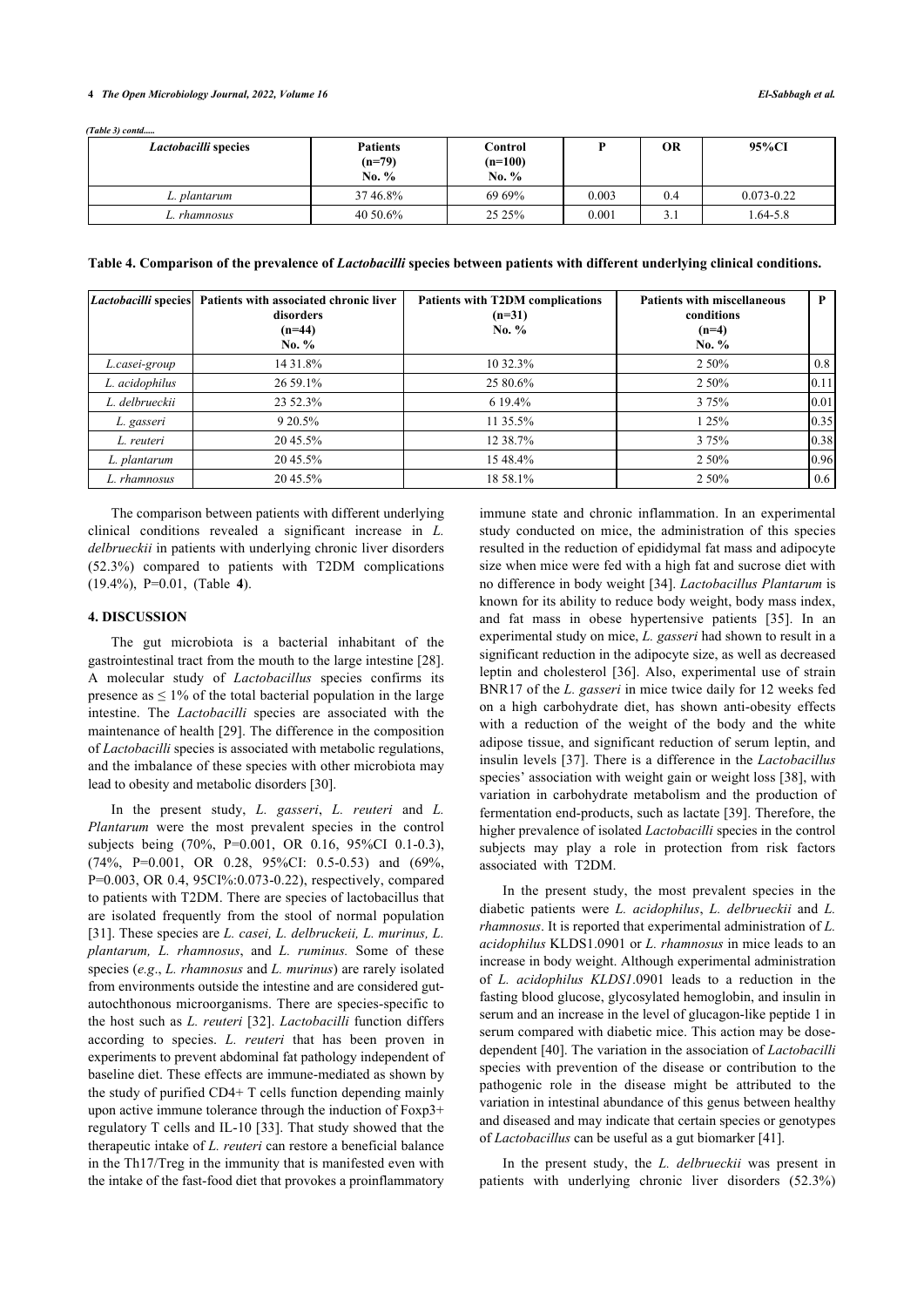### <span id="page-4-4"></span><span id="page-4-3"></span><span id="page-4-2"></span>**CONCLUSION**

<span id="page-4-5"></span>The present study highlights the significant prevalence of certain species of *Lactobacilli* in the gut as determined by multiplex PCR, namely *L. gasseri*, *L. reuteri* and *L. Plantarum* in controls compared to patients with T2DM. These species may have a role in the reduction of certain risk factors associated with the development of diabetes mellitus type 2. In contrast, some other *Lactobacilli* species, *L. acidophilus, L. delbrueckii* and *L. rhamnosus* were significantly increased in patients with diabetes mellitus type 2. The findings of this preliminary study need further verification by a larger longitudinal study.

### <span id="page-4-7"></span><span id="page-4-6"></span>**ETHICS APPROVAL AND CONSENT TO PARTICIPATE**

<span id="page-4-8"></span>The study was approved by Mansoura Ethical committee – Mansoura Faculty of Medicine-Egypt-Number R.21.08.1403.

### <span id="page-4-9"></span>**HUMAN AND ANIMAL RIGHTS**

<span id="page-4-10"></span>No animals were used in this research. All human research procedures followed were in accordance with the ethical standards of the committee responsible for human experimentation (institutional and national), and with the Helsinki Declaration of 1975, as revised in 2013.

### <span id="page-4-11"></span>**CONSENT FOR PUBLICATION**

Consent was obtained from each participant in the study.

### <span id="page-4-12"></span>**STANDARDS OF REPORTING**

STROBE guidelines were followed in this study.

### <span id="page-4-13"></span>**AVAILABILITY OF DATA AND MATERIALS**

data of the study is available at [https://data.mendeley.com/v1/datasets/publish-confirmation/s8](https://data.mendeley.com/v1/datasets/publish-confirmation/s856dkc2rr/1) [56dkc2rr/1](https://data.mendeley.com/v1/datasets/publish-confirmation/s856dkc2rr/1).

### <span id="page-4-14"></span>**FUNDING**

None.

### <span id="page-4-15"></span>**CONFLICT OF INTEREST**

<span id="page-4-16"></span>The authors declare no conflict of interest, financial or otherwise.

#### <span id="page-4-17"></span>**ACKNOWLEDGEMENTS**

Declared none.

### <span id="page-4-18"></span><span id="page-4-0"></span>**REFERENCES**

- [1] World Health Organization. Definition, diagnosis and classification of diabetes mellitus and its complications: Report of a WHO consultation Part 1, Diagnosis and classification of diabetes mellitus. World health organization 1999.
- <span id="page-4-19"></span><span id="page-4-1"></span>[2] Atlas ID. Brussels: International Diabetes Federation; 2015 International diabetes federation. 2017.

[3] Hegazi R, El-Gamal M, Abdel-Hady N, Hamdy O. Epidemiology of and risk factors for type 2 diabetes in Egypt. Ann Glob Health 2015; 81(6): 814-20.

[\[http://dx.doi.org/10.1016/j.aogh.2015.12.011\]](http://dx.doi.org/10.1016/j.aogh.2015.12.011) [PMID: [27108148](http://www.ncbi.nlm.nih.gov/pubmed/27108148)]

- [4] Harris MI, Couric CC, Reiber G, Boyko E, Stern M, Bennett P, Eds. Diabetes in America. 2nd ed. Washington, DC, USA: National Institutes of Health 1995.
- [5] Sowers JR, Epstein M, Frohlich ED. Diabetes, hypertension, and cardiovascular disease: American update. Hypertension 2001; 37(4): 1053-9.

[\[http://dx.doi.org/10.1161/01.HYP.37.4.1053\]](http://dx.doi.org/10.1161/01.HYP.37.4.1053) [PMID: [11304502\]](http://www.ncbi.nlm.nih.gov/pubmed/11304502)

- [6] Centers for Disease Control and Prevention (US); National Center for Chronic Disease Prevention and Health Promotion (US). Office on Smoking and Health (US) How Tobacco Smoke Causes Disease: The Biology and Behavioral Basis for Smoking-Attributable Disease: A Report of the Surgeon General Atlanta (GA). US: Centers for Disease Control and Prevention 2010.
- [7] Mullugeta Y, Chawla R, Kebede T, Worku Y. Dyslipidemia associated with poor glycemic control in type 2 diabetes mellitus and the protective effect of metformin supplementation. Indian J Clin Biochem 2012; 27(4): 363-9.

[\[http://dx.doi.org/10.1007/s12291-012-0225-8\]](http://dx.doi.org/10.1007/s12291-012-0225-8) [PMID: [24082461](http://www.ncbi.nlm.nih.gov/pubmed/24082461)]

- [8] Jackson MA, Verdi S, Maxan ME, *et al.* Gut microbiota associations with common diseases and prescription medications in a populationbased cohort. Nat Commun 2018; 9(1): 2655. [\[http://dx.doi.org/10.1038/s41467-018-05184-7](http://dx.doi.org/10.1038/s41467-018-05184-7)] [PMID: [29985401\]](http://www.ncbi.nlm.nih.gov/pubmed/29985401)
- [9] Cani PD, Delzenne NM. The gut microbiome as therapeutic target. Pharmacol Ther 2011; 130(2): 202-12. [\[http://dx.doi.org/10.1016/j.pharmthera.2011.01.012\]](http://dx.doi.org/10.1016/j.pharmthera.2011.01.012) [PMID:
- [21295072\]](http://www.ncbi.nlm.nih.gov/pubmed/21295072) [10] Kahn SE, Cooper ME, Del Prato S. Pathophysiology and treatment of type 2 diabetes: Perspectives on the past, present, and future. Lancet 2014; 383(9922): 1068-83. [\[http://dx.doi.org/10.1016/S0140-6736\(13\)62154-6](http://dx.doi.org/10.1016/S0140-6736(13)62154-6)] [PMID:

[24315620\]](http://www.ncbi.nlm.nih.gov/pubmed/24315620)

- [11] Li X, Watanabe K, Kimura I. Gut microbiota dysbiosis drives and implies novel therapeutic strategies for diabetes mellitus and related metabolic diseases. Front Immunol 2017; 8: 1882. [\[http://dx.doi.org/10.3389/fimmu.2017.01882](http://dx.doi.org/10.3389/fimmu.2017.01882)] [PMID: [29326727\]](http://www.ncbi.nlm.nih.gov/pubmed/29326727)
- [12] Nookaew KF. I Bergström G Behre CJ Fagerberg B Nielsen J Bäckhed F. Gut metagenome in European women with normal, impaired and diabetic glucose control. Nature 2013; 498(7452): 99-103. [\[http://dx.doi.org/10.1038/nature12198](http://dx.doi.org/10.1038/nature12198)]
- [13] Khani S, M Hosseini H, Taheri M, R Nourani M, A Imani Fooladi A. Probiotics as an alternative strategy for prevention and treatment of human diseases: A review Inflammation & Allergy-Drug Targets<br>(Formerly Current Drug Targets-Inflammation & (Formerly Current Drug Targets-Inflammation & Allergy)(Discontinued) 2012; 11(2): 79-89.
- [14] Vlasova AN, Kandasamy S, Chattha KS, Rajashekara G, Saif LJ. Comparison of probiotic *lactobacilli* and bifidobacteria effects, immune responses and rotavirus vaccines and infection in different host species. Vet Immunol Immunopathol 2016; 172: 72-84. [\[http://dx.doi.org/10.1016/j.vetimm.2016.01.003](http://dx.doi.org/10.1016/j.vetimm.2016.01.003)] [PMID: [26809484\]](http://www.ncbi.nlm.nih.gov/pubmed/26809484)
- [15] Graessler J, Qin Y, Zhong H, *et al.* Metagenomic sequencing of the human gut microbiome before and after bariatric surgery in obese patients with type 2 diabetes: correlation with inflammatory and metabolic parameters. Pharmacogenomics J 2013; 13(6): 514-22. [\[http://dx.doi.org/10.1038/tpj.2012.43](http://dx.doi.org/10.1038/tpj.2012.43)] [PMID: [23032991\]](http://www.ncbi.nlm.nih.gov/pubmed/23032991)
- [16] Karlsson FH, Tremaroli V, Nookaew I, et al. Gut metagenome in European women with normal, impaired and diabetic glucose control. Nature 2013; 498(7452): 99-103. [\[http://dx.doi.org/10.1038/nature12198](http://dx.doi.org/10.1038/nature12198)] [PMID: [23719380](http://www.ncbi.nlm.nih.gov/pubmed/23719380)]
- [17] Forslund K, Hildebrand F, Nielsen T, *et al.* Disentangling type 2 diabetes and metformin treatment signatures in the human gut microbiota. Nature 2015; 528(7581): 262-6. [\[http://dx.doi.org/10.1038/nature15766](http://dx.doi.org/10.1038/nature15766)] [PMID: [26633628](http://www.ncbi.nlm.nih.gov/pubmed/26633628)]
- [18] Berthier F, Ehrlich SD. Genetic diversity within Lactobacillus sakei and Lactobacillus curvatus and design of PCR primers for its detection using randomly amplified polymorphic DNA. Int J Syst Bacteriol 1999; 49(Pt 3): 997-1007.

[\[http://dx.doi.org/10.1099/00207713-49-3-997](http://dx.doi.org/10.1099/00207713-49-3-997)] [PMID: [10425756](http://www.ncbi.nlm.nih.gov/pubmed/10425756)]

- [19] Kandler O, Weiss N. Genus Lactobacillus Beijerinck, 1901, 212AL. Williams and Wilkins, Baltimore, MD: Bergey's Manual of Systematic Bacteriology 1986; pp. 1209-34.
- [20] Andrighetto C, De Dea P, Lombardi A, Neviani E, Rossetti L, Giraffa G. Molecular identification and cluster analysis of homofermentative thermophilic *Lactobacilli* isolated from dairy products. Res Microbiol